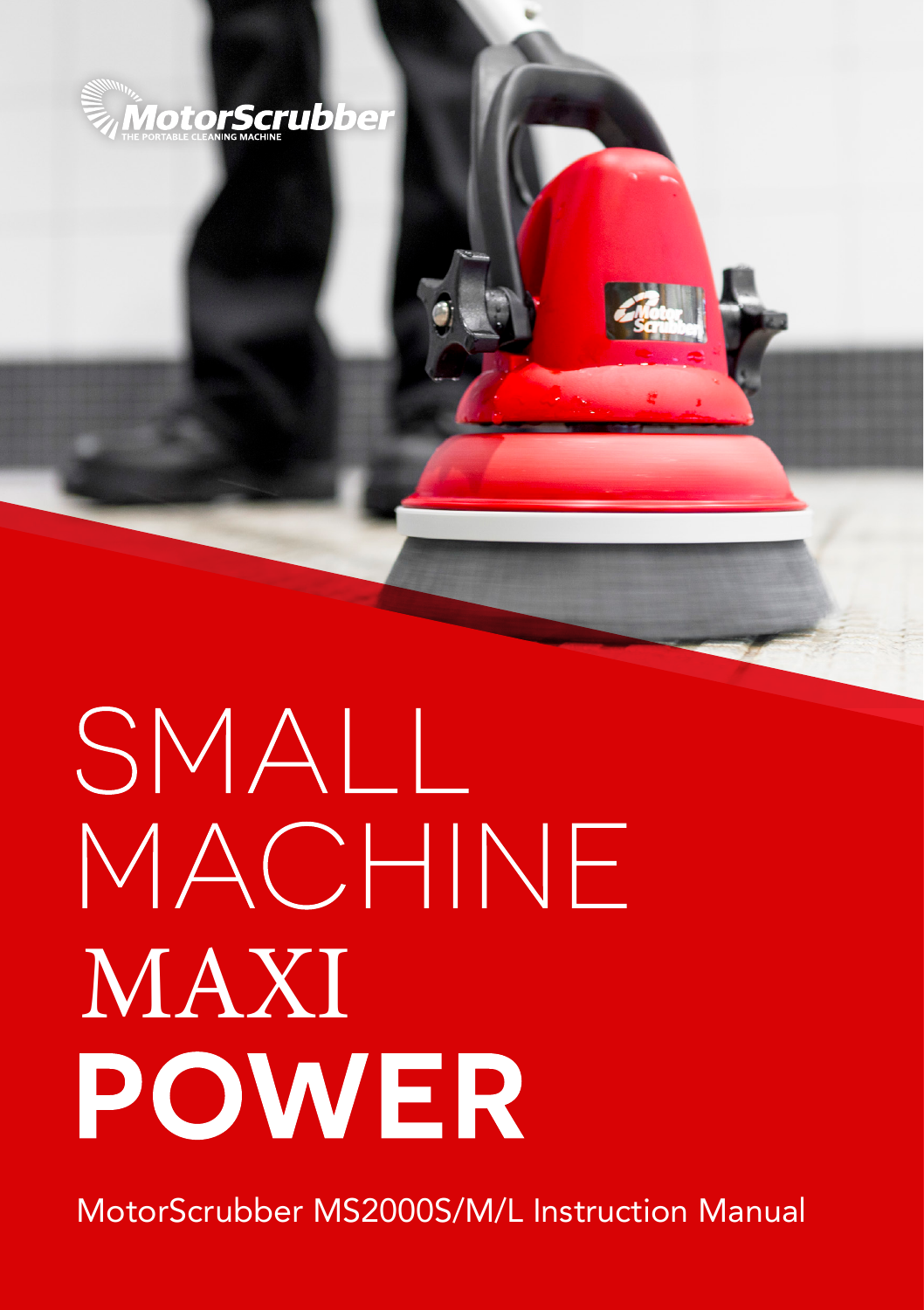## **PLEASE READ ALL INSTRUCTIONS**

When using electric products, basic safety precautions should always be followed to reduce the risk of electric shock and personal injury, including the following:

Consider your work area environment. When using the MotorScrubber be aware of overhead electrical wires. **MOTOR SCRUBBER IS POWERED BY DC CURRENT ONLY. DO NOT ATTEMPT TO OPERATE MOTORSCRUBBER WITH AC CURRENT.**

- Never pull the MotorScrubber by its cord or yank it to disconnect it from the battery.
- Keep the cord away from heat, oil and sharp edges.
- Keep your MotorScrubber clean. For safer operation follow instructions for attaching accessories. Keep the upper handle switch area dry, clean and free from oil, grease and water.
- Disconnect the MotorScrubber when not in use **AND WHEN ATTACHING ACCESSORIES.**
- Inspect for damage before using MotorScrubber.
- When servicing, use only genuine parts and accessories.
- MOTORSCRUBBER IS A POWER TOOL. **AS WITH ANY POWER TOOL, ALWAYS USE BOTH HANDS TO ENSURE SAFE OPERATION**.

Save these instructions for future reference.

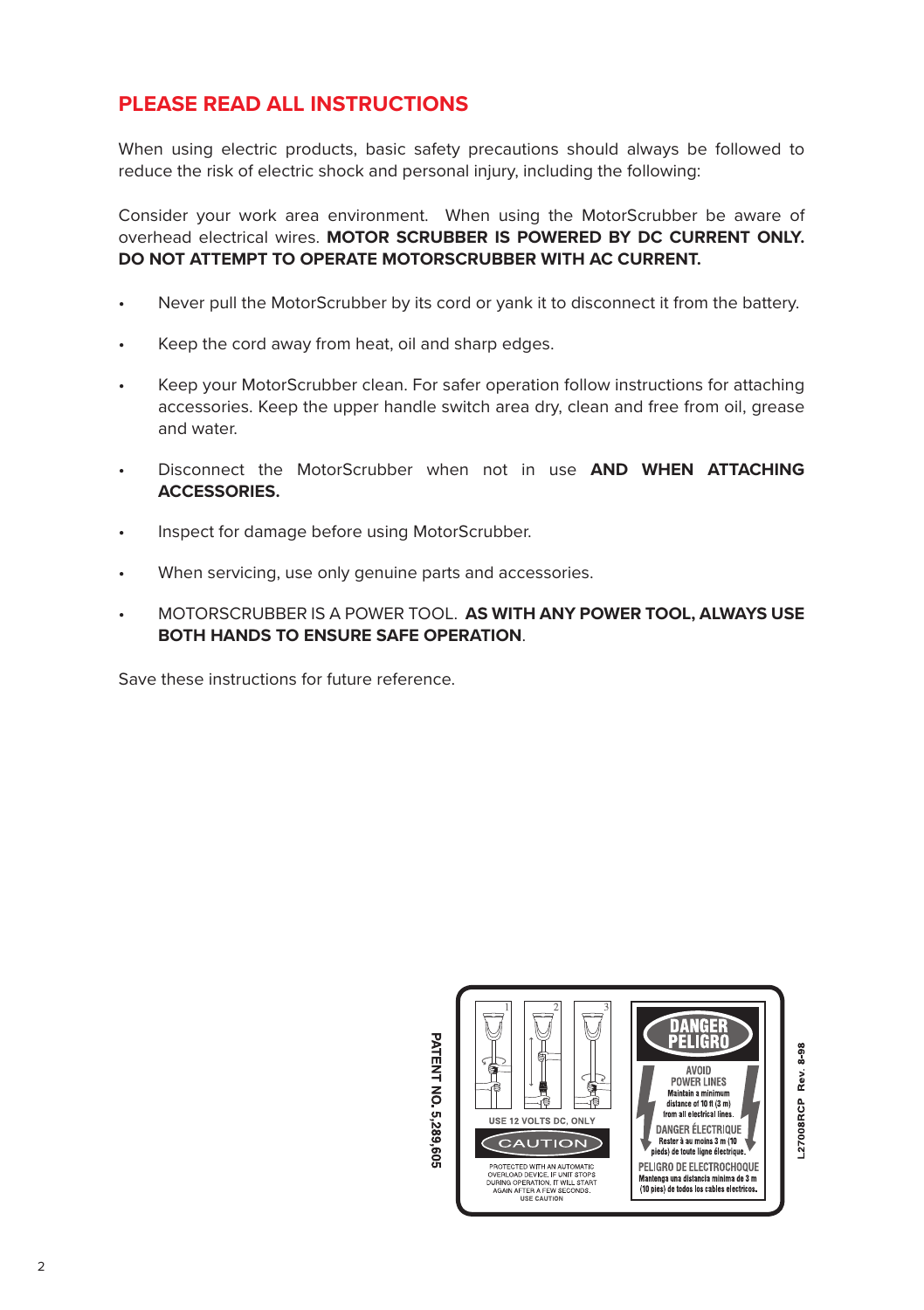# **ASSEMBLING YOUR MOTORSCRUBBER**



**If you have purchased a MotorScrubber MS2000S or MS2000M model please skip to point 3 below. Points 1 and 2 only apply to the MS2000L model which comes non assembled.**

- 1. Remove the motor housing and yoke from carton. Connect the electrical plug from the yoke to the electrical plug from the end of handle. Push together FIRMLY (See Fig. 1), be certain the electrical plugs are fully locked together. Then insert the yoke into the handle aligning the screw holes in the yoke with the two holes in the handle (See Fig. 2). Insert the thumb screws and finger tighten.
- 2. Attach the hub to the motor assembly using the flat washer, lock washer, and bolt provided. Assemble in the order shown in Fig.3 below.
- 3. To operate the MotorScrubber using the rechargeable battery, connect the electrical plug from the battery to the electrical plug attached to the handle (See Fig. 4).
- 4. To operate the MotorScrubber using the 25' cord (MS-1025), connect the electrical plug from the MS-1025 to the electrical plug attached to the handle, then connect the other end of the MS-1025 to either the MS-1020 12VDC vehicle battery post adapter, the MS-1022 cigarette lighter adapter, or the battery pack.

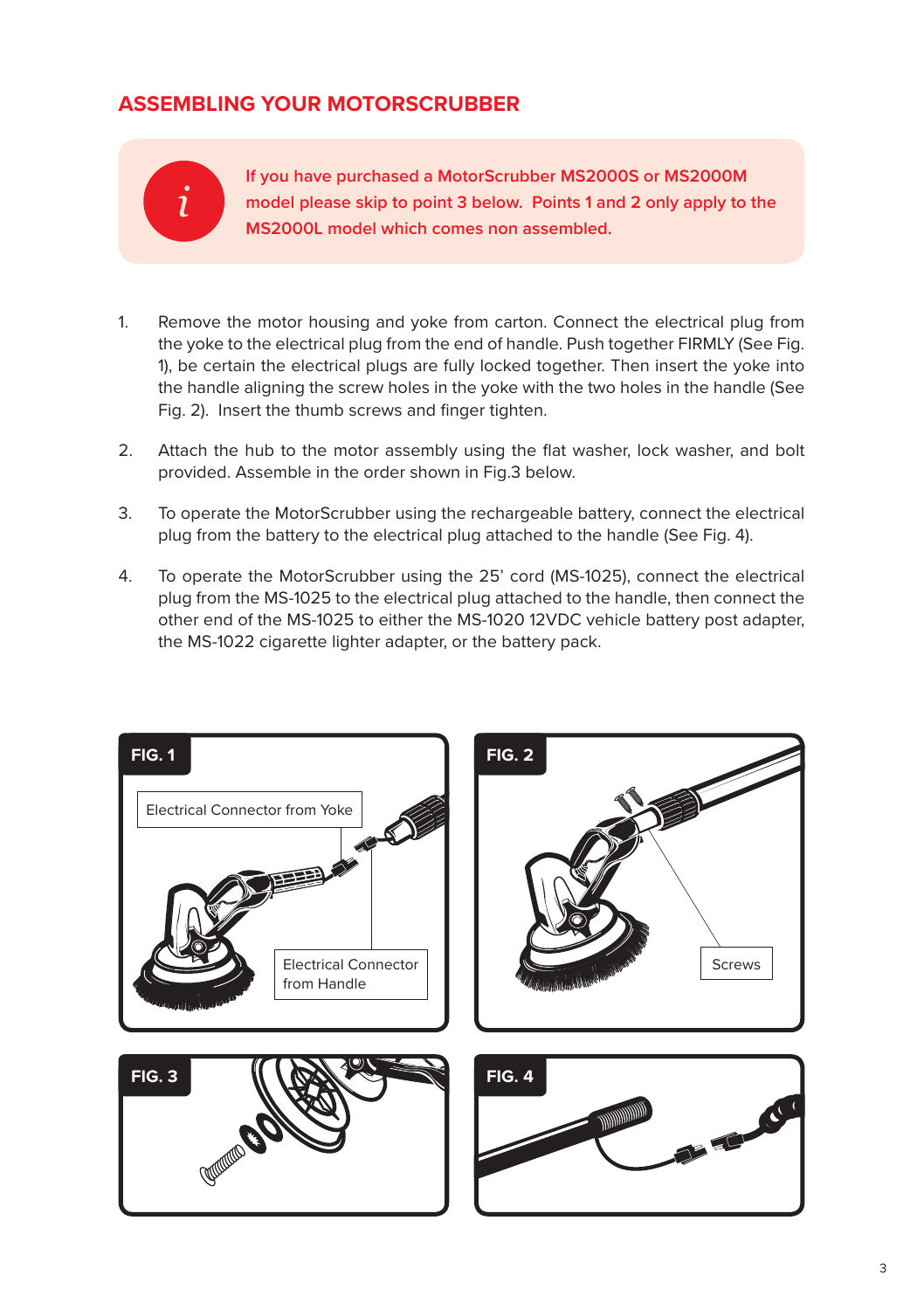## **THE HARNESS**



- The harness should be put over your shoulders like a backpack. There are two adjustable straps which can be pulled to tighten the shoulder supports to a comfortable user level.
- The sternum clip offers extra support and is tightened by pulling the adjustment strap.
- The velcro belt strap can be fastened across your abdomen or if you prefer not to use this make sure this is fixed behind you, then the shoulder straps only can be used without the belt.

#### **CHANGING A MOTORSCRUBBER BRUSH**

- Line-up the tabs on the disc with the hub on the MotorScrubber.
- Hold the hub to prevent rotation. Press down while turning the disc clockwise until it locks in place.
- To remove, press down on the disc and turn it counter-clockwise holding hub until tabs are free. Then lift off the disc.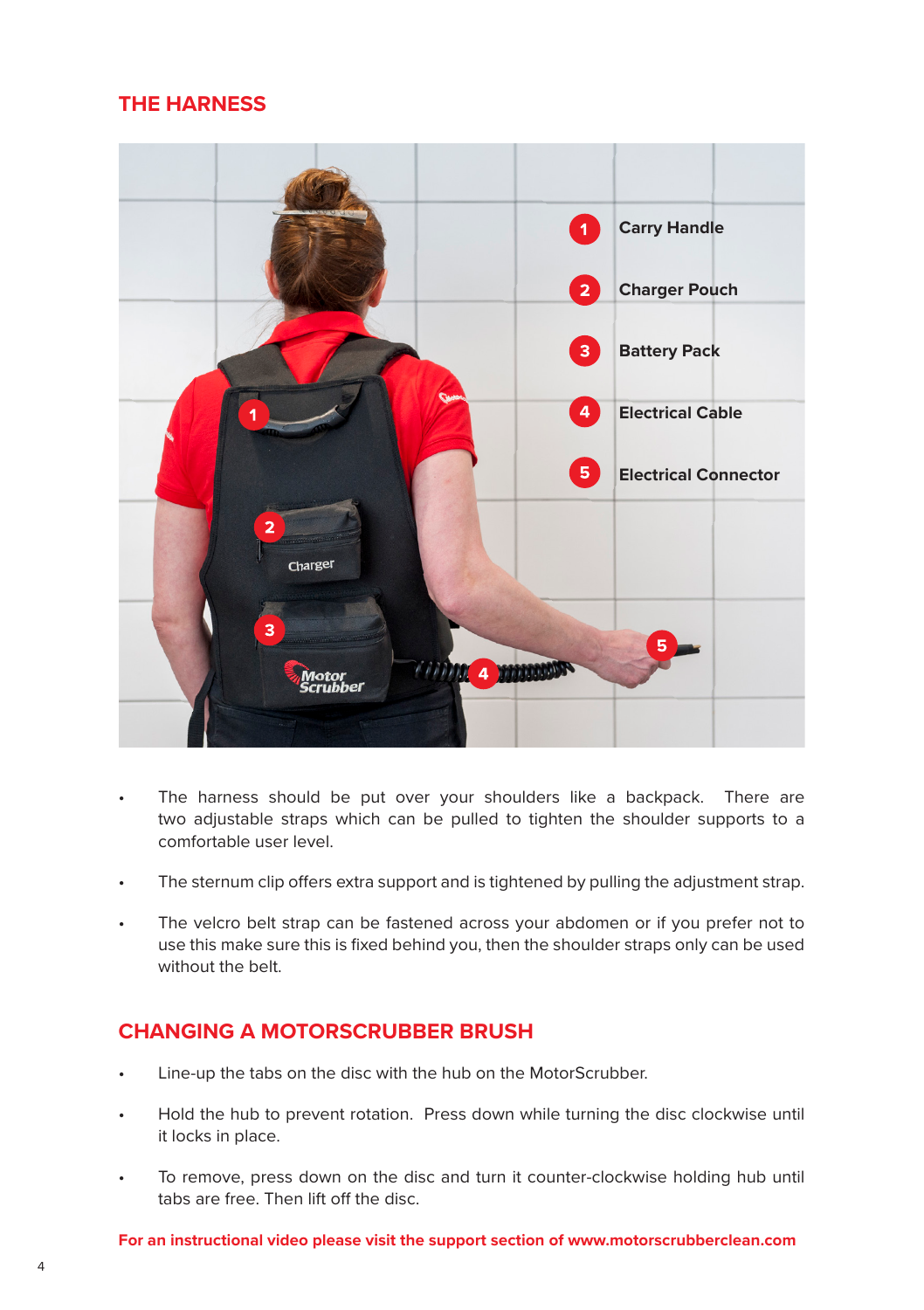## **CLEANING WITH THE MOTORSCRUBBER**

- Apply soap/cleaning solution to the surface with a sprayer or directly to the scrub disc. You may also mix soap concentrate in a bucket and dip the scrub head into the bucket.
- Scrub with straight, light strokes. You do not have to exert pressure. MotorScrubber will do the work.
- **• DO NOT USE MOTORSCRUBBER WITH FLAMMABLE CLEANING FLUIDS.**
- **• AUTOMATIC SHUT-OFF:** MotorScrubber is equipped with a self-resetting circuit breaker to prevent damage to the motor. If the unit is stalled, the circuit breaker will interrupt the electrical power from your 12-volt battery. Remove MotorScrubber from the work surface. The circuit breaker will re-set in 6 to 10 seconds. Resume using MotorScrubber.

#### **UNDERWATER USE**

- Because its motor head can be fully-immersed in water. the MotorScrubber is ideal for many underwater cleaning tasks. One of the more popular uses of the MotorScrubber is cleaning the "scum line" above the water level in swimming pools, spas, boats, etc.
- Immersing the head for long periods of time could affect its water-proofing seals due to the effects of prolonged heating and cooling. The seals could contract and allow water to make direct contact with the motor, which would cause a motor failure. Guidelines need to be followed to avoid this.
- The seals should be inspected before each use to check for signs of corrosion that would compromise its water tightness. If the unit is used underwater on a regular basis an internal inspection of the head is required each month by a competent technician, this is to check for water ingress.
- **• WE RECOMMEND NOT USING THE MOTORSCRUBBER FULLY SUBMERGED IN WATER FOR MORE THAN 2 MINUTES CONTINUOUSLY. MOTORSCRUBBER SHOULD THEN BE REMOVED AND ALLOWED TO COOL FOR 5 MINUTES.**
- Waterline cleaning where MotorScrubber is half in and half out of the water has no limitations.
- Regular underwater usage will reduce the lifetime of the head unit. MS4000 complete motor head can be purchased and replaced when required. 1 year is the suggested life of regular underwater use.

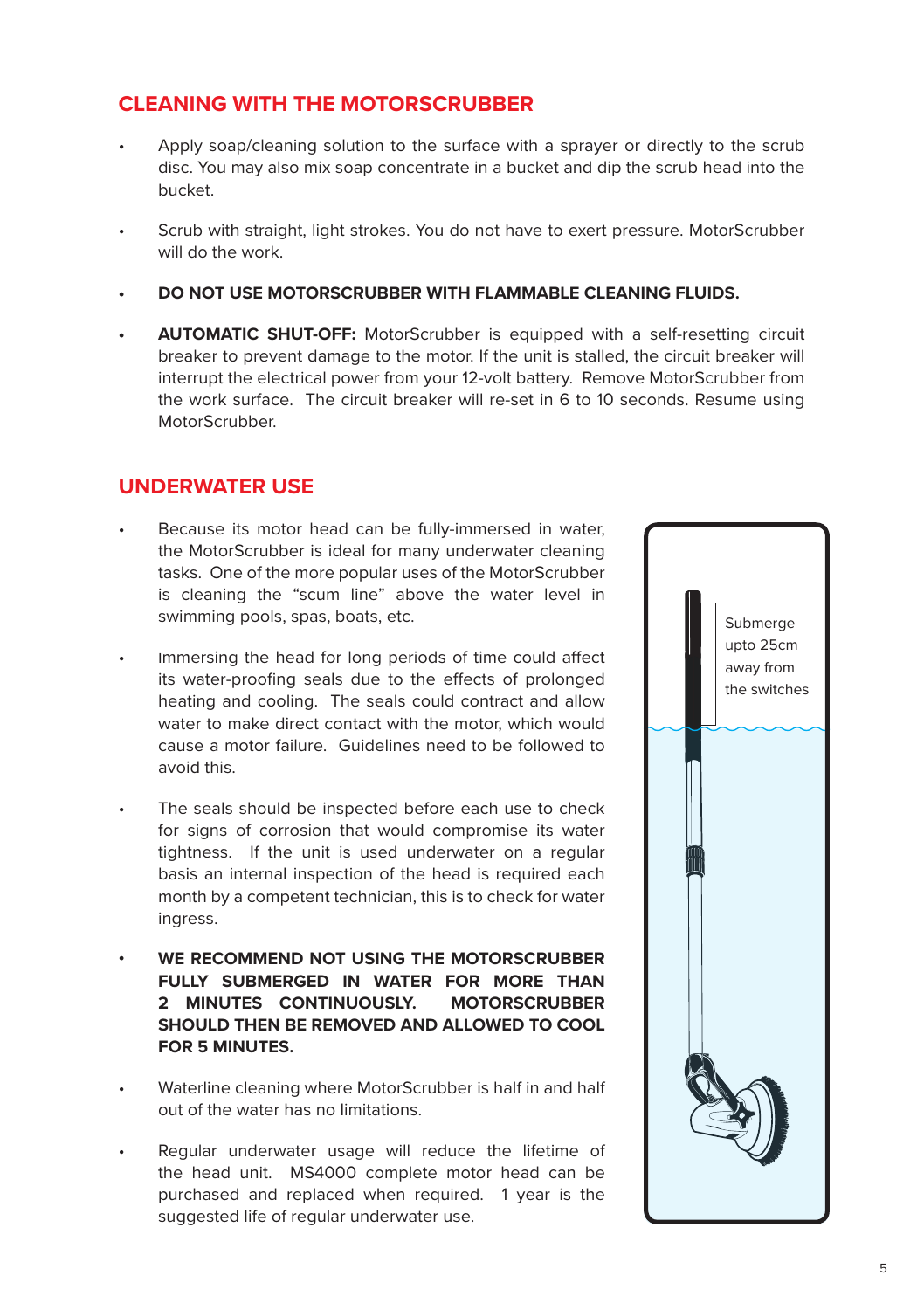## **BATTERY INFORMATION**

The battery should be charged before using your MotorScrubber, after each use, and if unused for 4 months. A full charge takes 8 hours. First, connect the coil cord into the charger and then plug the charger directly into a 120 VAC/60HZ or 240 VAC electrical outlet or use an adapter or a charger made for the AC source being used. (Do not use an extension cord). After charging, disconnect the charger from the AC outlet and (IMPORTANT) disconnect the charger from the battery.

There are two sources of battery power for the MotorScrubber: (A) the rechargeable battery pack with harness; and (B) a 25-foot cord (MS-1025) which connects to the boat/ vehicle 12-volt DC battery supply via MS-1022 or MS-1020.

- MotorScrubber uses a rechargeable sealed lead-acid battery
- Capacity: 12-volt, 7.0 amp-hour
- Non-spillable

The battery pack contains a fuse for protection against a short circuit. If your MotorScrubber will not run, open the fuse holder in the battery pack and check the fuse. Replace if necessary with: 30 AMP-32 VOLT, ABC GLASS FUSE (MSS038).

- Do not charge in a gas-tight container
- Do not short the battery terminals
- Do not incinerate
- Flush with water at once if contact is made with electrolyte (acid)

#### **IMPORTANT SAFETY INSTRUCTIONS FOR BATTERY & CHARGER**

- To protect against risk of electrical shock do not put battery charger in water or any other liquid.
- Do not operate in the presence of explosives and/or flammable fumes or liquids.
- Do not store or carry battery so that metal objects can contact battery terminals the battery could short circuit causing fire, personal injury or damage to the battery.
- Never attempt to open battery for any reason. If the housing of the battery breaks or cracks, immediately discontinue use and do not recharge. The battery should be replaced.
- Do not charge a battery if it is wet or shows any evidence of corrosion.
- Do not incinerate the battery; it can explode in a fire.
- Plug the battery charger directly into a 120VAC/60HZ or 240VAC, with the correct plug adaptor, electrical outlet (Do not use an extension cord).
- Charge the battery only with the MotorScrubber battery charger.
- Do not use the charger in wet or damp conditions. It is intended for indoor use only. Do not use the charger near sinks or tubs. Do not immerse in water.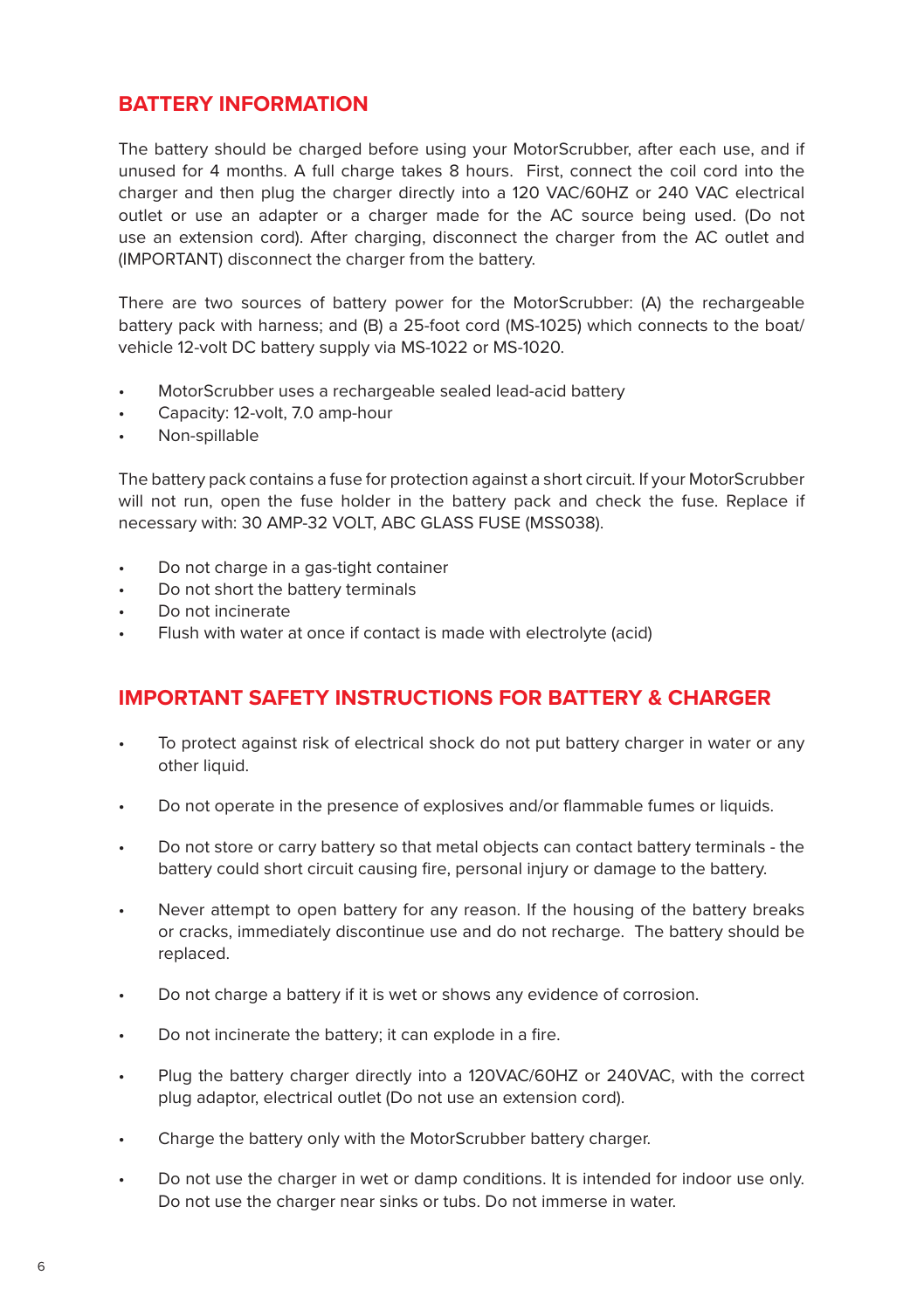- Do not allow the cord to hang over the edge of a table or counter, or touch hot surfaces.
- Do not use charger for any other uses other than MotorScrubber batteries; other batteries may explode.
- Do not operate charger with damaged cord or plug, have them replaced immediately.
- Do not operate charger if it has received a sharp blow, been dropped or otherwise damaged in any way. Return the appliance to your local distributor for examination, repair or electrical or mechanical adjustment. Do not disassemble charger.
- For best results do not charge a battery when it or air temperature is below 40°F (5°C) or above 105°F (40°C).
- Unplug the charger when not in use and before cleaning or maintenance.
- Do not abuse the cord. To reduce the risk of damage to the electric plug or cord, never carry the charger by its cord or yank the cord to disconnect. Instead, grasp the charger plug and pull to disconnect. Keep charger cord away from heat, oil and sharp edges.
- **• NEVER ATTEMPT TO OPERATE THE MOTORSCRUBBER FROM AN ELECTRICAL OUTLET. OPERATE THE MOTORSCRUBBER ONLY FROM THE 12-VOLT BATTERY.**

# **TROUBLESHOOTING**

If your MotorScrubber is not turning on or is turning slowly:

- 1. First, check battery terminals are connected properly and motor to handle plugs are connected securely. Next, using a voltmeter, simply open the battery pack, disconnect the two leads at the battery, and touch the voltmeter probes to the terminals accordingly. A satisfactory reading would be approximately 11.5 to 13 volts.
- 2. If the battery tests as satisfactory, the motor should be tested next. Disconnect the plug between the handle and the motor (wrap cord from handle with rubber band to prevent cord from retracting into handle), connect the battery pack coil cord directly to the motor. If the motor now turns properly then the off/on switch or wiring harness within the handle is not functioning properly. If the motor still does not turn, the MS4000 is defective. Consult your selling distributor.

#### **For additional help on using the MotorScrubber please visit the support section of our website www.motorscrubberclean.com**